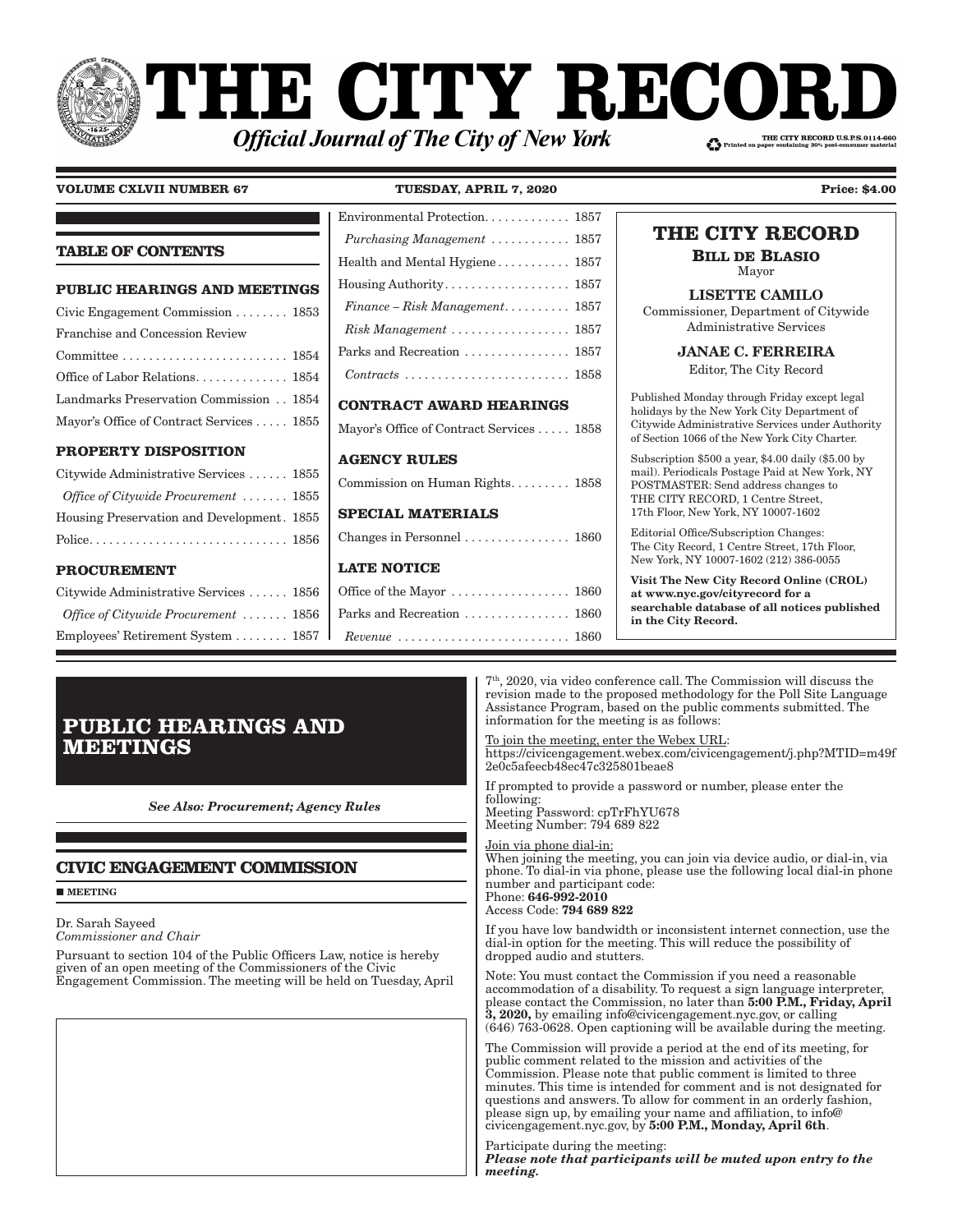#### Using the Chat panel

Click the Chat icon on the main meeting screen to open the Chat panel and chat directly with the meeting host. You may communicate your intention to offer public comment through the chat. The meeting host will then enable the audio to allow for public comment.

During the meeting, participants can place an icon beside their name to communicate with the host without disrupting the flow of the meeting. For example, clicking Raise Hand places the raise hand icon beside your name to simulate a hand raise.

Accessibility questions: Francis Urroz, (646) 763-0628, by: Friday, April 3, 2020, 6:00 P.M.

#### $69$  cc  $\frac{1}{2}$

m31-a7

#### **FRANCHISE AND CONCESSION REVIEW COMMITTEE**

**MEETING** 

PUBLIC NOTICE IS HEREBY GIVEN THAT the Franchise and Concession Review Committee, will hold a public meeting, on Concession Review Committee, will hold a public meeting, on Wednesday, April 8, 2020, at 2:30 P.M., at 22 Reade Street, Spector Hall, New York, NY 10007.

NOTE: This location is accessible to individuals using wheelchairs or other mobility devices. For further information on accessibility or to make a request for accommodations, such as sign language interpretation services, please contact the Mayor's Office of Contract Services (MOCS) via email, at DisabilityAffairs@mocs.nyc.gov or via phone, at (212) 788-0010. Any person requiring reasonable accommodation for the public meeting should contact MOCS at least three (3) business days in advance of the meeting to ensure availability.

 $|\mathcal{S}|$ 

m19-a8

#### **OFFICE OF LABOR RELATIONS**

**MEETING** 

The New York City Deferred Compensation Board, will hold its next meeting on Friday, April 10, 2020, at 10:00 A.M. The meeting will be held remotely via conference call. Please visit the below link to access the audio recording of the Board meeting, or to access archived Board meeting audio/videos: https://www1.nyc.gov/site/olr/deferred/dcp-boardwebcasts.page.

a3-10

#### **LANDMARKS PRESERVATION COMMISSION**

**PUBLIC HEARINGS** 

**NOTICE IS HEREBY GIVEN** that, pursuant to the provisions of Title 25, Chapter 3 of the Administrative Code of the City of New York (Sections 25-303, 25-307, 25-308, 25-309, 25-313, 25-318, 25-320), on Tuesday, April 7, 20 application, will be posted on the Landmarks Preservation Commission website, the Friday before the hearing. Any person requiring reasonable accommodation in order to participate in the hearing or attend the meeting, should contact the Landmarks Commission, no later than five (5) business days before the hearing or meeting. Please note: Due to the City's response to COVID-19, this public hearing and meeting is subject to change and/or cancellation.

# 134 Greenpoint Avenue - Greenpoint Historic District<br>LPC-20-01260 - Block 2563 - Lot 32 - Zoning: R6A<br>CERTIFICATE OF APPROPRIATENESS<br>An altered flathouse, designed by Claus Dunkhase and built in 1890.

Application is to alter the façade.

11 Cranberry Street - Brooklyn Heights Historic District LPC-20-08403 - Block 214 - Lot 25 - Zoning: R6 CERTIFICATE OF APPROPRIATENESS

A Greek Revival rowhouse, built in 1836. Application is to alter the rear façade.

403 East 19th Street - Ditmas Park Historic District LPC-20-06366 - Block 5183 - Lot 1 - Zoning: R1-2 CERTIFICATE OF APPROPRIATENESS

A Colonial Revival style house, designed by Benjamin Driesler and built in 1909-10. Application is to legalize the replacement of roofing without Landmarks Preservation Commission permit(s).

## 4448-4456 Tibbett Avenue - Fieldston Historic District LPC-20-06282 - Block 5806 - Lot 723, 721 - Zoning: R1-2 CERTIFICATE OF APPROPRIATENESS

An altered Dutch Colonial Revival style residence, designed by Francis Averkamp and built in 1922-24; and a Mediterranean Revival style residence, designed by Haugaard & Bernheim and built in 1922-24. Application is to construct a dormer, replace windows, construct a barrier-free access ramp and platform and parking lot, and alter the sidewalks and driveway.

#### Orchard Beach Bathhouse and Promenade - Individual Landmark

LPC-20-08771 - Block 5650 - Lot 1 - Zoning: BINDING REPORT

A Modern Classical style waterfront recreation complex, with Beaux-Arts elements, designed by Aymar Embury II and landscape architects Gilmore D. Clarke and Michael Rapuano, and built in 1934-37. Application is to construct barrier-free access ramps; regrade areas; modify stairs, masonry openings and parapets; enclose a covered pavilion; and install infill, partitions, signage, rooftop mechanical equipment, railings and light fixtures.

#### 49-51 Chambers Street - African Burial Ground & The Commons Historic District LPC-20-08010 - Block 153 - Lot 18 - Zoning: C6-4

CERTIFICATE OF APPROPRIATENESS A Beaux-Arts style skyscraper and interior, designed by Raymond F. Almirall and built in 1909-12. Application is to alter the interior banking hall, install signage and a marquee, at the Chambers Street façade, and alter window and doors at the Reade Street façade.

### 60 Hudson Street - Interior Landmark LPC-20-05764 - Block 144 - Lot 40 - Zoning: C6-2A CERTIFICATE OF APPROPRIATENESS

An Art Deco style communications building, designed by Ralph Walker of Voorhees, Gmelin & Walker and built in 1928-30. Application is to install turnstiles and desks at the designated interior.

120 Broadway - Individual Landmark LPC-20-04905 - Block 47 - Lot 7501 - Zoning: C5-5 CERTIFICATE OF APPROPRIATENESS

A Beaux-Arts style office building, designed by E. R. Graham and built in 1913-15. Application is to modify a window opening and install a barrier-free access ramp and entrance infill.

## 61-63 Crosby Street - SoHo-Cast Iron Historic District Extension LPC-20-04189 - Block 482 - Lot 13 - Zoning: M1-5B MODIFICATION OF USE AND BULK

An Italianate style store and loft building, with Neo-Grec style features, designed by W. Joralemon and built in 1873-1874, and altered by Theodore A. Tribit, in 1875. Application is to request that the Landmarks Preservation Commission issue a report to the City Planning Commission, relating to an application for a Modification of Use and Bulk, pursuant to Section 74-711 of the Zoning Resolution.

## 196 6th Avenue - Sullivan-Thompson Historic District LPC-20-06205 - Block 504 - Lot 14 - Zoning: R7-2 CERTIFICATE OF APPROPRIATENESS

A Postmodern style apartment building, originally built as a police station by Nathaniel Bush in 1893, and redesigned by Terrance R. Williams in 1987. Application is to replace a solarium and construct a pergola.

15 7th Avenue - Greenwich Village Historic District LPC-20-02819 - Block 607 - Lot 7503 - Zoning: R8 CERTIFICATE OF APPROPRIATENESS

A hospital building, designed by Eggers & Higgins and built in 1950. Application is to legalize signage and a flagpole installed, without Landmarks Preservation Commission permit(s).

44-54 9th Avenue and 351-355 West 14th Street - Gansevoort Market Historic District LPC-20-08722 - Block 738 - Lot 1, 8 - Zoning: C6-2A CERTIFICATE OF APPROPRIATENESS

A row of Greek Revival style rowhouses, with stores, built c. 1845-46, and a row of Greek Revival style town houses, with stores built c. 1842-44. Application is to alter the façades and roofs, modify masonry openings, replace windows, install a canopy and solar panels, demolish rear yard additions, and construct a new building.

1158 Broadway - Madison Square North Historic District LPC-20-05685 - Block 829 - Lot 30 - Zoning: M1-6 CERTIFICATE OF APPROPRIATENESS

A building, originally built in 1880-81 and converted to an office building, with a new façade in 1959. Application is to alter a storefront and install signage and an awning.

1501 Broadway, aka 1493-1505 Broadway, 201-215 West 43rd Street, and 200-214 West 44th Street - Individual Landmark LPC-20-06239 - Block 1015 - Lot 29 - Zoning: C6-7T MISCELLANEOUS - AMENDMENT

A French Beaux-Arts style setback skyscraper, designed by Cornelius Ward Rapp and George Leslie Rapp, and built in 1926-1927. Application is to amend Certificate of Appropriateness 19-21562, establishing a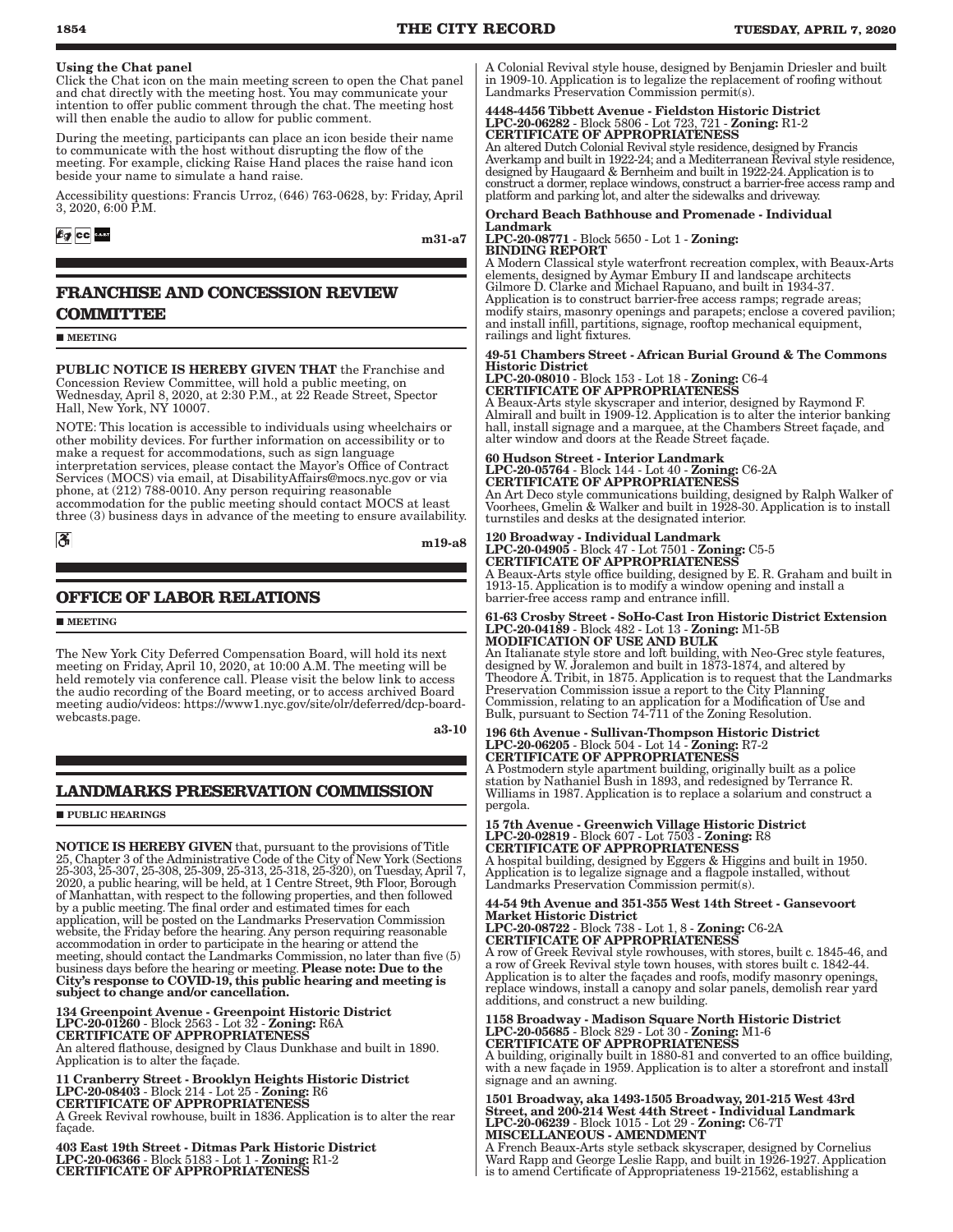master plan for the future installation of storefronts and signage, and to install a marquee.

#### 610 Fifth Avenue, 620 Fifth Avenue, 626 Fifth Avenue, 630 Fifth Avenue, 636 Fifth Avenue, 1 Rockefeller Plaza and 30 Rockefeller Plaza -

LPC-20-07949 - Block Multi - Lot Multi - Zoning: C5-2.5, C5-3 CERTIFICATE OF APPROPRIATENESS

Seven office buildings, including The British Building; La Maison Francaise; Palazzo d'Italia; International Building; International Building North; 1 Rockefeller Plaza Building; and RCA Building, designed by a consortium of architects, known as the Associated Architects, with portions designed by a group of fine artists, built in 1932-34 and 1936-38, as parts of an Art Deco style office, commercial and entertainment complex. Application is to establish a Master Plan, governing the future installation of storefronts and signage.

#### 630 Fifth Avenue aka 45 Rockefeller Plaza, 1 Rockefeller Plaza and 50 Rockefeller Plaza - Individual Landmark LPC-20-07948 - Block Multi - Lot Multi - Zoning: C5-2.5, C5-3 CERTIFICATE OF APPROPRIATENESS

Three office buildings, designed by a consortium of architects, known as the Associated Architects, with portions designed by a group of fine artists, built in 1933-34 and 1936-1938, as parts of an Art Deco style office, commercial and entertainment complex. Application is to modify openings and replace storefront and entry infill.

#### 630 Fifth Avenue aka 45 Rockefeller Plaza - Individual Landmark LPC-20-07947 - Block 1266 - Lot 1 in part - Zoning: C5-2.5, C5-3 CERTIFICATE OF APPROPRIATENESS

An office tower, with lower eastern wings (626 and 636 Fifth Avenue), designed by a consortium of architects, known as the Associated Architects, with portions designed by a group of fine artists, built in 1933-34, as part of an Art Deco style office, commercial and entertainment complex. Application is to install signage.

2 West 67th Street - Upper West Side/Central Park West Historic **District** 

LPC-19-41013 - Block 1119 - Lot 36 - Zoning: R10A - C4-7 CERTIFICATE OF APPROPRIATENESS

A Neo-Renaissance style studio building, designed by Rich & Mathesius and built in 1919. Application is to replace windows.

120 West 74th Street - Upper West Side/Central Park West Historic District

LPC-20-05622 - Block 1145 - Lot 41 - Zoning: R8B CERTIFICATE OF APPROPRIATENESS

A Queen Anne/Romanesque Revival style rowhouse, designed by Thom & Wilson and built in 1886-1887. Application is to alter the areaway and construct a ramp and garbage enclosure.

### 160 Central Park West, aka 2 West 76th Street - Central Park West - West 76th Street Historic District LPC-20-07589 - Block 1128 - Lot 33 - Zoning: C5-1 R10H CERTIFICATE OF APPROPRIATENESS

An English Gothic style church building, designed by William Appleton

Potter and built in 1897-1898. Application is to alter the areaway and install a barrier-free access ramp.

#### 244 Riverside Drive - Riverside - West End Historic District Extension II

LPC-20-05813 - Block 1887 - Lot 36 - Zoning: R10A CERTIFICATE OF APPROPRIATENESS

A Renaissance Revival style tenement building, designed by Robert T. Lyons and built in 1907. Application is to install barrier-free access ramps.

### 1295 Madison Avenue (aka 43 East 92nd Street) - Expanded

Carnegie Hill Historic District LPC-20-06688 - Block 1504 - Lot 20 - Zoning: R10 C1-5 CERTIFICATE OF APPROPRIATENESS

A Neo-Renaissance style hotel building, designed by Louis Korn and built in 1899-1900. Application is to alter facades, fill in light courts and construct a rooftop addition.

## 106 East 78th Street - Upper East Side Historic District LPC-20-06274 - Block 1412 - Lot 68 - Zoning: R8B CERTIFICATE OF APPROPRIATENESS

A Neo-Grec style rowhouse, designed by R. W. Buckley and built in 1879-1880. Application is to alter the primary façade, demolish an historic rear yard addition, and modify rear windows.

## 34 East 70th Street - Upper East Side Historic District LPC-20-08145 - Block 1384 - Lot 46 - Zoning: R8B CERTIFICATE OF APPROPRIATENESS

A Neo-Medieval style residence, originally built as two rowhouses in 1884-85, altered and combined by William Lawrence Bottomley in 1924-29. Application is to alter the façade, construct rooftop and rear yard additions, excavate the areaway and modify masonry openings.

## 535 West 110th Street - Morningside Heights Historic District LPC-20-02401 - Block 1882 - Lot 8 - Zoning: R8 CERTIFICATE OF APPROPRIATENESS

A Renaissance Revival style apartment building, designed by Robert T. Lyons and built in 1922-23. Application is to establish a Master Plan, governing the future installation of windows.

**PUBLIC HEARINGS** 

#### RESCHEDULING NOTICE OF APRIL 13, 2020 REAL PROPERTY A&D PUBLIC HEARING

APRIL 13, 2020 REAL PROPERTY A&D PUBLIC HEARING WILL BE RESCHEDULED.

#### DATE AND LOCATION TO BE DETERMINED.

ã.

a3-13

### **PROPERTY DISPOSITION**

### **CITYWIDE ADMINISTRATIVE SERVICES**

#### **SALE**

The City of New York in partnership with PropertyRoom.com posts vehicle and heavy machinery auctions online every week at: https://www.propertyroom.com/s/nyc+fleet

All auctions are open to the public and registration is free.

Vehicles can be viewed in person at: Insurance Auto Auctions, North Yard 156 Peconic Avenue, Medford, NY 11763 Phone: (631) 294-2797

No previous arrangements or phone calls are needed to preview. Hours are Monday and Tuesday from 10:00 A.M. – 2:00 P.M.

s4-f22

#### **OFFICE OF CITYWIDE PROCUREMENT**

**NOTICE** 

The Department of Citywide Administrative Services, Office of Citywide Procurement is currently selling surplus assets on the Internet. Visit http://www.publicsurplus.com/sms/nycdcas.ny/browse/home

To begin bidding, simply click on 'Register' on the home page.

There are no fees to register. Offerings may include but are not limited to: office supplies/equipment, furniture, building supplies, machine tools, HVAC/plumbing/electrical equipment, lab equipment, marine equipment, and more.

Public access to computer workstations and assistance with placing bids is available at the following locations:

- � DCAS Central Storehouse, 66-26 Metropolitan Avenue, Middle Village, NY 11379
- � DCAS, Office of Citywide Procurement, 1 Centre Street, 18th Floor, New York, NY 10007

j2-d31

#### **HOUSING PRESERVATION AND DEVELOPMENT**

**PUBLIC HEARINGS** 

All Notices Regarding Housing Preservation and Development Dispositions of City-Owned Property appear in the Public Hearing Section.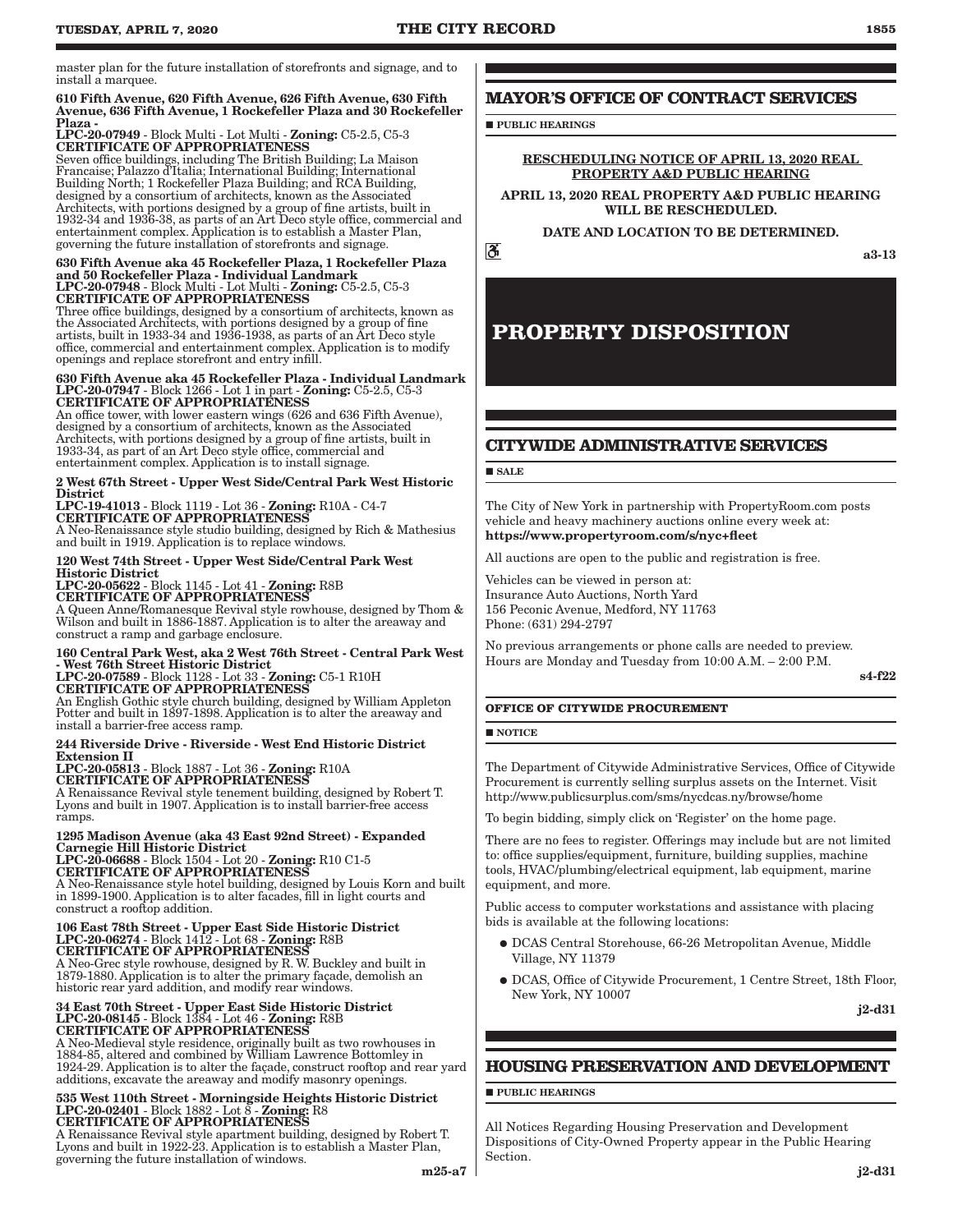#### **POLICE**

**NOTICE** 

#### OWNERS ARE WANTED BY THE PROPERTY CLERK DIVISION OF THE NEW YORK CITY POLICE DEPARTMENT

The following list of properties is in the custody of the Property Clerk Division without claimants:

Motor vehicles, boats, bicycles, business machines, cameras, calculating machines, electrical and optical property, furniture, furs, handbags, hardware, jewelry, photographic equipment, radios, robes, sound systems, surgical and musical instruments, tools, wearing apparel, communications equipment, computers, and other miscellaneous articles.

Items are recovered, lost, abandoned property obtained from prisoners, emotionally disturbed, intoxicated and deceased persons; and property obtained from persons incapable of caring for themselves.

#### INQUIRIES

Inquiries relating to such property should be made in the Borough concerned, at the following office of the Property Clerk.

#### FOR MOTOR VEHICLES (All Boroughs):

- � Springfield Gardens Auto Pound, 174-20 North Boundary Road, Queens, NY 11430, (718) 553-9555
- � Erie Basin Auto Pound, 700 Columbia Street, Brooklyn, NY 11231, (718) 246-2030

#### FOR ALL OTHER PROPERTY

- � Manhattan 1 Police Plaza, New York, NY 10038, (646) 610-5906
- � Brooklyn 84th Precinct, 301 Gold Street, Brooklyn, NY 11201, (718) 875-6675
- � Bronx Property Clerk 215 East 161 Street, Bronx, NY 10451, (718) 590-2806
- � Queens Property Clerk 47-07 Pearson Place, Long Island City, NY 11101, (718) 433-2678
- � Staten Island Property Clerk 1 Edgewater Plaza, Staten Island, NY 10301, (718) 876-8484

j2-d31

### **PROCUREMENT**

*"Compete To Win" More Contracts!* 

*Thanks to a new City initiative - "Compete To Win" - the NYC Department of Small Business Services offers a new set of FREE services to help create more opportunities for minority and Women-Owned Businesses to compete, connect and grow their business with the City. With NYC Construction Loan, Technical Assistance, NYC Construction Mentorship, Bond Readiness, and NYC Teaming services, the City will be able to help even more small businesses than before.*

*Win More Contracts, at nyc.gov/competetowin*

*"The City of New York is committed to achieving excellence in the design and construction of its capital program, and building on the tradition of innovation in architecture and engineering that has contributed to the City's prestige as a global destination. The contracting opportunities for construction/construction services and construction-related services that appear in the individual agency listings below reflect that commitment to excellence."*

#### HHS ACCELERATOR

To respond to human services Requests for Proposals (RFPs), in accordance with Section 3-16 of the Procurement Policy Board Rules of the City of New York ("PPB Rules"), vendors must first complete and submit an electronic prequalification application using the City's Health and Human Services (HHS) Accelerator System. The HHS Accelerator System is a web-based system maintained by the City of New York for use by its human services Agencies to manage procurement. The process removes redundancy by capturing information about boards, filings, policies, and general service experience centrally. As a result, specific proposals for funding are more focused on program design, scope, and budget.

Important information about the new method

- � Prequalification applications are required every three years.
- � Documents related to annual corporate filings must be submitted on an annual basis to remain eligible to compete.
- � Prequalification applications will be reviewed to validate compliance with corporate filings, organizational capacity, and relevant service experience.
- � Approved organizations will be eligible to compete and would submit electronic proposals through the system.

The Client and Community Service Catalog, which lists all<br>Prequalification service categories and the NYC Procurement<br>Roadmap, which lists all RFPs to be managed by HHS Accelerator<br>may be viewed, at http://www.nyc.gov/html frequently review information listed on roadmap to take full advantage of upcoming opportunities for funding.

#### articipating NYC Agencies

HHS Accelerator, led by the Office of the Mayor, is governed by an Executive Steering Committee of Agency Heads who represent the following NYC Agencies:

Administration for Children's Services (ACS) Department for the Aging (DFTA) Department of Consumer Affairs (DCA) Department of Corrections (DOC) Department of Health and Mental Hygiene (DOHMH) Department of Homeless Services (DHS) Department of Probation (DOP) Department of Small Business Services (SBS) Department of Youth and Community Development (DYCD) Housing and Preservation Department (HPD) Human Resources Administration (HRA) Office of the Criminal Justice Coordinator (CJC)

To sign up for training on the new system, and for additional information about HHS Accelerator, including background materials, user guides and video tutorials, please visit www.nyc.gov/hhsaccelerator

#### **CITYWIDE ADMINISTRATIVE SERVICES**

**SOLICITATION** 

*Goods*

HOFFMAN BLOWER ASSEMBLY(BRAND SPECIFIC)- DEP - Competitive Sealed Bids - PIN#8572000120 - Due 5-27-20 at 10:30 A.M.

A copy of the bid can be downloaded from City Record Online, at www. nyc.gov/cityrecord. Enrollment is free. Vendor may also request the bid by contacting Vendor Relations via email, at dcasdmssbids@dcas.nyc.gov, or by telephone, at (212) 386-0044.

*Use the following address* unless otherwise specified in notice, to secure, examine or submit bid/proposal documents, vendor pre-qualification and other forms; specifications/blueprints; other information; and for opening and reading of bids, at date and time specified above. *Citywide Administrative Services, 1 Centre Street, 18th Floor South, NYC 10007. Jasmine Liceaga (212) 386-5018; jliceaga@dcas.nyc.gov*

 $\bullet$  a7

#### **AWARD**

*Services (other than human services)*

AUTO AUCTION SERVICES - Negotiated Acquisition - Other - PIN#85611P0005001N001 - AMT: \$1,075,646.00 - TO: Propertyroom.com Inc., 5257 Buckeystown Pike, Fredericks, MD 21704.

Contract for the Continuance of Internet-Based auctioning of City's relinquished vehicles. Award Date 3/19/2020.

 $\bullet$  a7

#### **OFFICE OF CITYWIDE PROCUREMENT**

#### AWARD

COVID-19 HAND SANITIZER - Emergency Purchase - Other - PIN#85620E0008001 - AMT: \$5,100,000.00 - TO: ZEP Sales and Service, 3300 Cumberland Parkway, Suite 700, Atlanta, GA 30339. Award Date: 3/6/2020.

*Goods*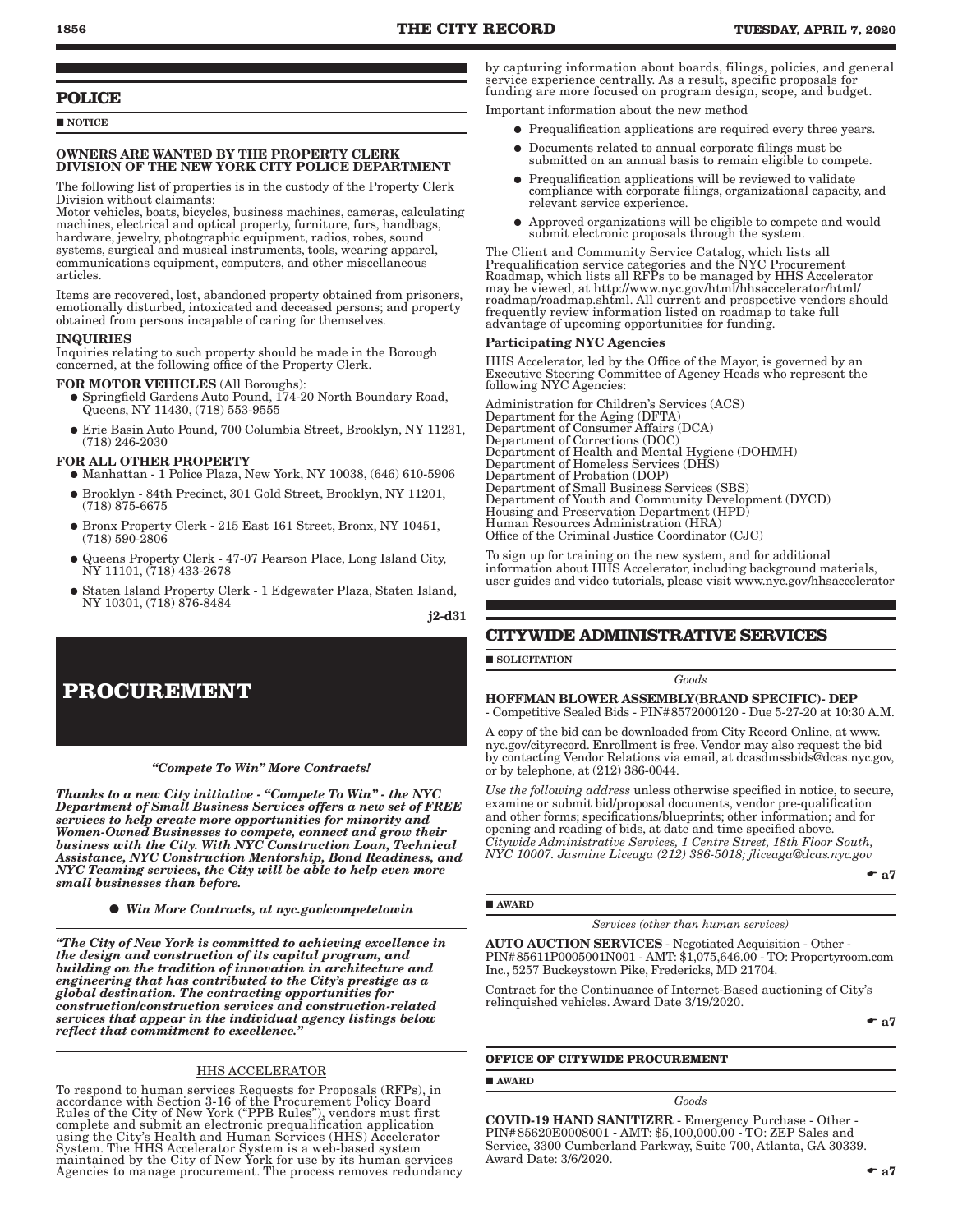*Services (other than human services)*

DEFENSIVE DRIVING AND RELATED SERVICES - Renewal - PIN#85616P0010001R001 - AMT: \$525,000.00 - TO: National Traffic Safety Institute Corporation, 201 Edward Curry Avenue, Suite 206, Staten Island, NY 10314. Renewal Date: 2/29/2020.

 $\bullet$  a7

#### **EMPLOYEES' RETIREMENT SYSTEM**

AWARD

#### *Goods and Services*

BMC CONTROL-M WORKLOAD AUTOMATION - Government to Government - PIN#BMC CONTROL-2020 - AMT: \$209,008.82 - TO: VPMA Global Services LLC., 1732 1st Avenue, Suite #28013, New York, NY 10128.

NYCERS IT, has a need to manage complex workload across platforms, systems and applications. BMC Control-M Workload Automation (scheduler) will streamline workflow orchestration, simplify the efforts of developers and operations to define, schedule, manage and monitor workflows, ensuring visibility and reliability, and improving SLAs.

 $\bullet$  a7

#### **ENVIRONMENTAL PROTECTION**

#### **PURCHASING MANAGEMENT**

 $\blacksquare$  INTENT TO AWARD

*Goods*

#### SERPENTIX CONVEYOR SYSTEM COMPONENTS AND PARTS - Sole Source - Available only from a single source - PIN#0BWT0009 - Due 4-17-20 at 11:00 A.M.

NYC Environmental Protection, intends to enter into a Sole Source Negotiation, with Serpentix Conveyor Corp, for the purchase of Serpentix conveyor components and parts. Any firm, which believes they can also provide these goods, are invited to indicate, by letter, or email, to Ira M. Elmore, Deputy Agency Chief Contracting Officer.

*Use the following address* unless otherwise specified in notice, to secure, examine or submit bid/proposal documents, vendor prequalification and other forms; specifications/blueprints; other information; and for opening and reading of bids at date and time specified above.

*Environmental Protection, 59-17 Junction Boulevard, 17th Floor, Flushing, NY 11373. Ira Elmore (718) 595-3259; ielmore@dep.nyc.gov*

#### a6-10

ENTERPRISE AND COOPER-BESSEMER OEM PARTS - Sole Source - Available only from a single source - PIN#0BWT0008 - Due 4-17-20 at 11:00 A.M.

NYC Environmental Protection, intends to enter into a Sole Source Negotiation, with GE Oil and Gas Compression Systems dba Cooper Machinery Services, for Enterprise and Cooper-Bessemer OEM parts. Any firm, which believes they can also provide these goods, are invited to indicate, by letter, or email, to Ira M. Elmore, Deputy Agency Chief Contracting Officer.

*Use the following address* unless otherwise specified in notice, to secure, examine or submit bid/proposal documents, vendor prequalification and other forms; specifications/blueprints; other information; and for opening and reading of bids at date and time specified above.

*Environmental Protection, 59-17 Junction Boulevard, 17th Floor, Flushing, NY 11373. Ira Elmore (718) 595-3259; ielmore@dep.nyc.gov*

a6-10

#### **HEALTH AND MENTAL HYGIENE**

#### **AWARD**

*Human Services/Client Services*

ACCESS HEALTH - BP/City Council Discretionary - PIN#20EQ043901R0X00 - AMT: \$104,206.00 - TO: Northern Manhattan Improvement Corporation, 45 Wadsworth Avenue, New York, NY 10033-7048.

#### **HOUSING AUTHORITY**

**FINANCE – RISK MANAGEMENT**

**SOLICITATION** 

#### *Services (other than human services)*

POL/EPL 2020 - Request for Proposals - PIN# POL EPL 2020 - Due 4-24-20 at 3:00 P.M.

Public Officials Liability/Employment Practices Liability, requests for quotations from qualified insurers.

*Use the following address* unless otherwise specified in notice, to secure, examine or submit bid/proposal documents, vendor prequalification and other forms; specifications/blueprints; other information; and for opening and reading of bids at date and time specified above.

*Housing Authority, Edgewood Partners Insurance Center, 1 American Lane, Greenwich, CT 06831-2551. Timothy Ward (203) 658-0514; Fax: (203) 724-0864; timothly.ward@epicbrokers.com; kristin.falzone@epicbrokers.com*

a3-23

#### **RISK MANAGEMENT**

SOLICITATION

*Services (other than human services)*

IFB ADV 2020 LIABILITY - Negotiated Acquisition - Judgment required in evaluating proposals - PIN#GL2020 - Due 4-24-20 at 3:00 P.M.

Invitation For Bid.

General Liability/automobile Liability/non-owned And Hired Automobile Liability/ Employee Benefits Liability And Excess Employer's Liability

*Use the following address* unless otherwise specified in notice, to secure, examine or submit bid/proposal documents, vendor prequalification and other forms; specifications/blueprints; other information; and for opening and reading of bids at date and time specified above.

*Housing Authority, Edgewood Partners Insurance Center, 1 American Lane, 1st Floor, Greenwich, CT 06831-2551. Timothy Ward (203) 658-0514; Fax: (203) 724-0864; timothy.ward@epicbrokers.com; tom.heiple@epicbrokers.com*

a2-22

#### **PARKS AND RECREATION**

#### **VENDOR LIST**

*Construction Related Services*

PREQUALIFIED VENDOR LIST: GENERAL CONSTRUCTION, NON-COMPLEX GENERAL CONSTRUCTION SITE WORK ASSOCIATED WITH NEW YORK CITY DEPARTMENT OF PARKS AND RECREATION ("DPR" AND/OR "PARKS") PARKS AND PLAYGROUNDS CONSTRUCTION AND RECONSTRUCTION PROJECTS.

NYC DPR is seeking to evaluate and pre-qualify a list of general contractors (a "PQL") exclusively to conduct non-complex general construction site work involving the construction and reconstruction of NYC DPR parks and playgrounds projects not exceeding \$3 million per contract ("General Construction").

By establishing contractor's qualification and experience in advance, NYC DPR will have a pool of competent contractors from which it can draw to promptly and effectively reconstruct and construct its parks, playgrounds, beaches, gardens and green-streets. NYC DPR will select contractors from the General Construction PQL for non-complex general construction site work of up to \$3,000,000.00 per contract, through the use of a Competitive Sealed Bid solicited from the PQL generated from this RFQ.

The vendors selected for inclusion in the General Construction PQL, will be invited to participate in the NYC Construction Mentorship. NYC Construction Mentorship focuses on increasing the use of small NYC contracts, and winning larger contracts with larger values. Firms participating in NYC Construction Mentorship will have the opportunity to take management classes and receive on-the-job training provided by a construction management firm.

 $\bullet$  a7 | PQL from contractors who meet any one of the following criteria: NYC DPR will only consider applications for this General Construction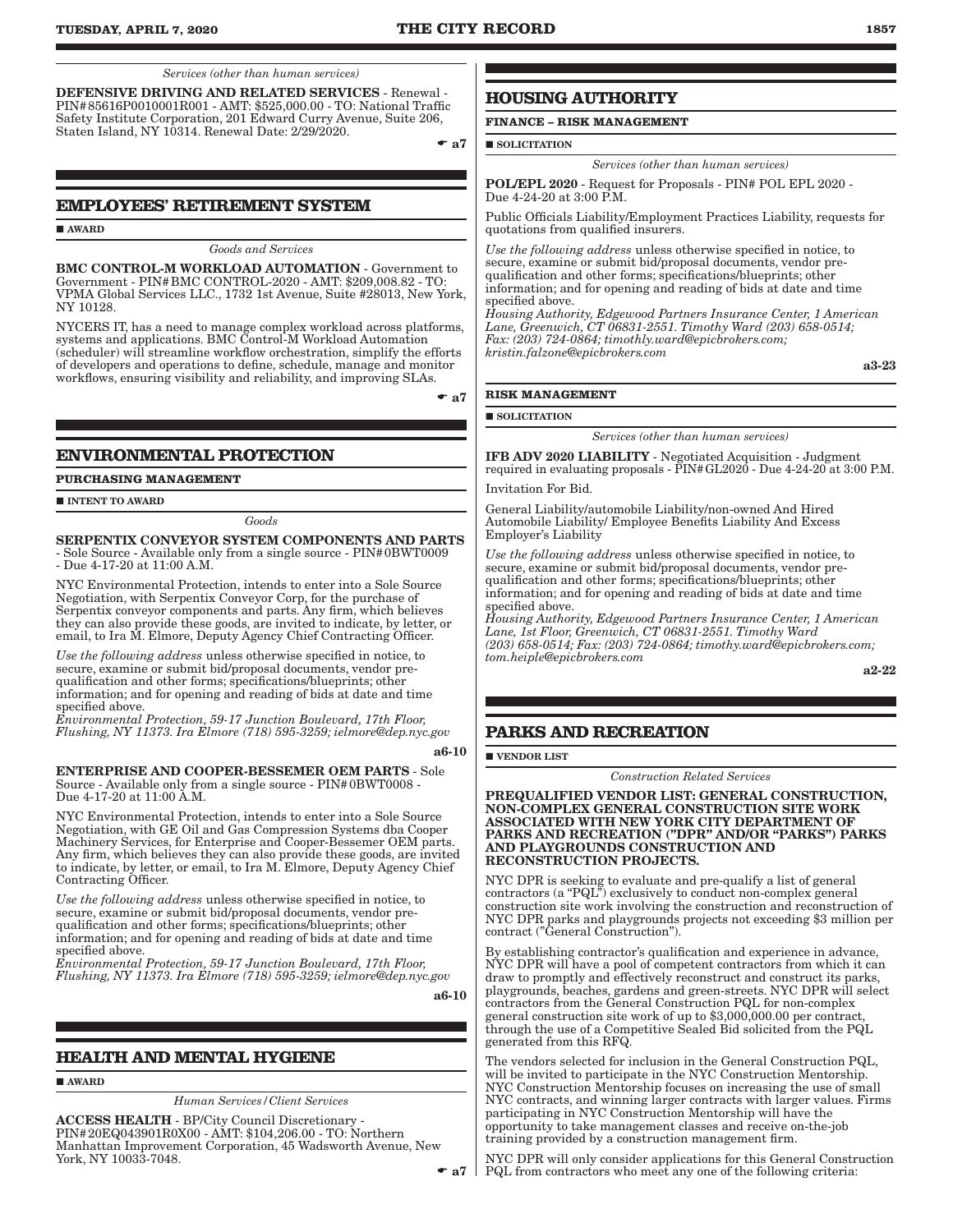- 1) The submitting entity must be a Certified Minority/Woman Business enterprise (M/WBE)\*;
- 2) The submitting entity must be a registered joint venture or have a valid legal agreement as a joint venture, with at least one of the entities in the joint venture being a certified M/WBE\*;
- 3) The submitting entity must indicate a commitment to sub-contract no less than 50 percent of any awarded job to a certified M/WBE for every work order awarded.

\* Firms that are in the process of becoming a New York City-Certified M/WBE, may submit a PQL application and submit a M/WBE Acknowledgement Letter, which states the Department of Small Business Services has begun the Certification process.

Application documents may also be obtained online at: http://a856-internet.nyc.gov/nycvendoronline/home.asap.; or http:www.nycgovparks.org/opportunities/business.

*Use the following address* unless otherwise specified in notice, to secure, examine or submit bid/proposal documents, vendor pre-qualification and other forms; specifications/blueprints; other information; and for opening and reading of bids at date and time specified above. *Parks and Recreation, Olmsted Center Annex, Flushing Meadows – Corona Park, Flushing, NY 11368. Alicia H. Williams (718) 760-6925; Fax: (718) 760-6885; dmwbe.capital@parks.nyc.gov*

j2-d31

**AWARD** 

*Construction/Construction Services*

RECONSTRUCTION OF AUDUBON PLAYGROUND, MANHATTAN - Competitive Sealed Bids - PIN#84618B0106001 - AMT: \$5,583,695.75 - TO: Gazebo Contracting Inc., 333 Jericho Turnpike, Jericho, NY 11753. M240-118M

 $\bullet$  a7

 $\overline{\mathcal{E}}$ 

#### **SOLICITATION**

*Services (other than human services)*

CANCELLATION: PARKING LOTS, AT RANDALL'S ISLAND - Competitive Sealed Proposals - Judgment required in evaluating proposals - PIN#M104-PL2019 - Due 5-1-20

The New York City Department of Parks and Recreation ("NYC Parks"), is canceling its Request for Proposals ("RFP"), for the Renovation, Operation, and Maintenance of the Parking Lots, at Randall's Island Park, Manhattan.

The solicitation is being cancelled due to the current situation regarding the Coronavirus Disease (COVID-19). No consideration will be given to any proposals submitted and/or received under this solicitation.

Thank you for your continued interest in working with NYC Parks.

*Use the following address* unless otherwise specified in notice, to secure, examine or submit bid/proposal documents, vendor prequalification and other forms; specifications/blueprints; other information; and for opening and reading of bids, at date and time specified above.

*Parks and Recreation, The Arsenal, 830 Fifth Avenue, Room 407, New York, NY 10065. Andrew Coppola (212) 360-3454; Fax: (212) 360-3434; andrew.coppola@parks.nyc.gov*

a1-14

#### **CONTRACTS**

**AWARD** 

*Construction/Construction Services*

CONSTRUCTION OF A SENSORY GARDEN WEST OF PLAYGROUND - Competitive Sealed Bids - PIN#84619B0087001 - AMT: \$518,591.00 - TO: Fredante Construction Corp., 18 Woodlee Road, Cold Springs, NY 11724. X039-118M PQL

#### **CONTRACT AWARD HEARINGS**

**NOTE: LOCATION(S) ARE ACCESSIBLE TO INDIVIDUALS USING WHEELCHAIRS OR OTHER MOBILITY DEVICES. FOR FURTHER INFORMATION ON ACCESSIBILITY OR TO MAKE A REQUEST FOR ACCOMMODATIONS, SUCH AS SIGN LANGUAGE INTERPRETATION SERVICES, PLEASE CONTACT THE MAYOR'S OFFICE OF CONTRACT SERVICES (MOCS) VIA E-MAIL AT DISABILITYAFFAIRS@MOCS.NYC.GOV OR VIA PHONE AT (212) 788-0010. ANY PERSON REQUIRING REASONABLE ACCOMMODATION FOR THE PUBLIC HEARING SHOULD CONTACT MOCS AT LEAST THREE (3) BUSINESS DAYS IN ADVANCE OF THE HEARING TO ENSURE AVAILABILITY.**  $\overline{\mathbf{c}}$ 

#### **MAYOR'S OFFICE OF CONTRACT SERVICES**

#### **PUBLIC HEARINGS**

RESCHEDULING NOTICE OF APRIL 14, 2020 CONTRACT PUBLIC HEARING

APRIL 14, 2020 CONTRACT PUBLIC HEARING WILL BE RESCHEDULED. DATE AND LOCATION TO BE DETERMINED.

a3-14

### **AGENCY RULES**

#### **COMMISSION ON HUMAN RIGHTS**

**NOTICE** 

Updated Notice of Public Hearing and Opportunity to Comment on Proposed Rule

What are we proposing? The New York City Commission on Human Rights (the "Commission") is proposing to amend its rules governing preemployment testing for tetrahydrocannabinols or marijuana.

When and where is the hearing? The hearing will be held online on April 16, 2020 at 10:00am at https://join.me/CCHR-Public-Hearing. Participants who are unable to join online may attend by phone by calling (646) 307-1990 and using conference code 148-616-607. (Please note, the Commission previously announced that the hearing would be held in Spector Hall, 22 Reade Street, New York, New York 10007; however, in light of the 2019 Novel Coronavirus (COVID-19) pandemic, the hearing has been converted to an online hearing.)

How do I comment on the proposed rules? Anyone can comment on the proposed rules by:

- Website. You can submit comments to the Commission through the NYC rules website at http://rules.cityofnewyork.us.
- Email. You can email comments to policy@cchr.nyc.gov. Please include a reference in the subject line to "Proposed Rules on Preemployment Testing for Marijuana."
- Mail. You can mail comments to Office of the Chair, New York City Commission on Human Rights, 22 Reade Street, New York, New York 10007. Please note that receipt of mail to the Commission has been delayed due to office closures caused by the COVID-19 pandemic.
- Fax. You can fax comments to Zoey Chenitz, Senior Policy Counsel, (646) 500-7330.
- By speaking at the hearing. Anyone who wants to comment on the proposed rule at the public hearing must sign up to speak. You can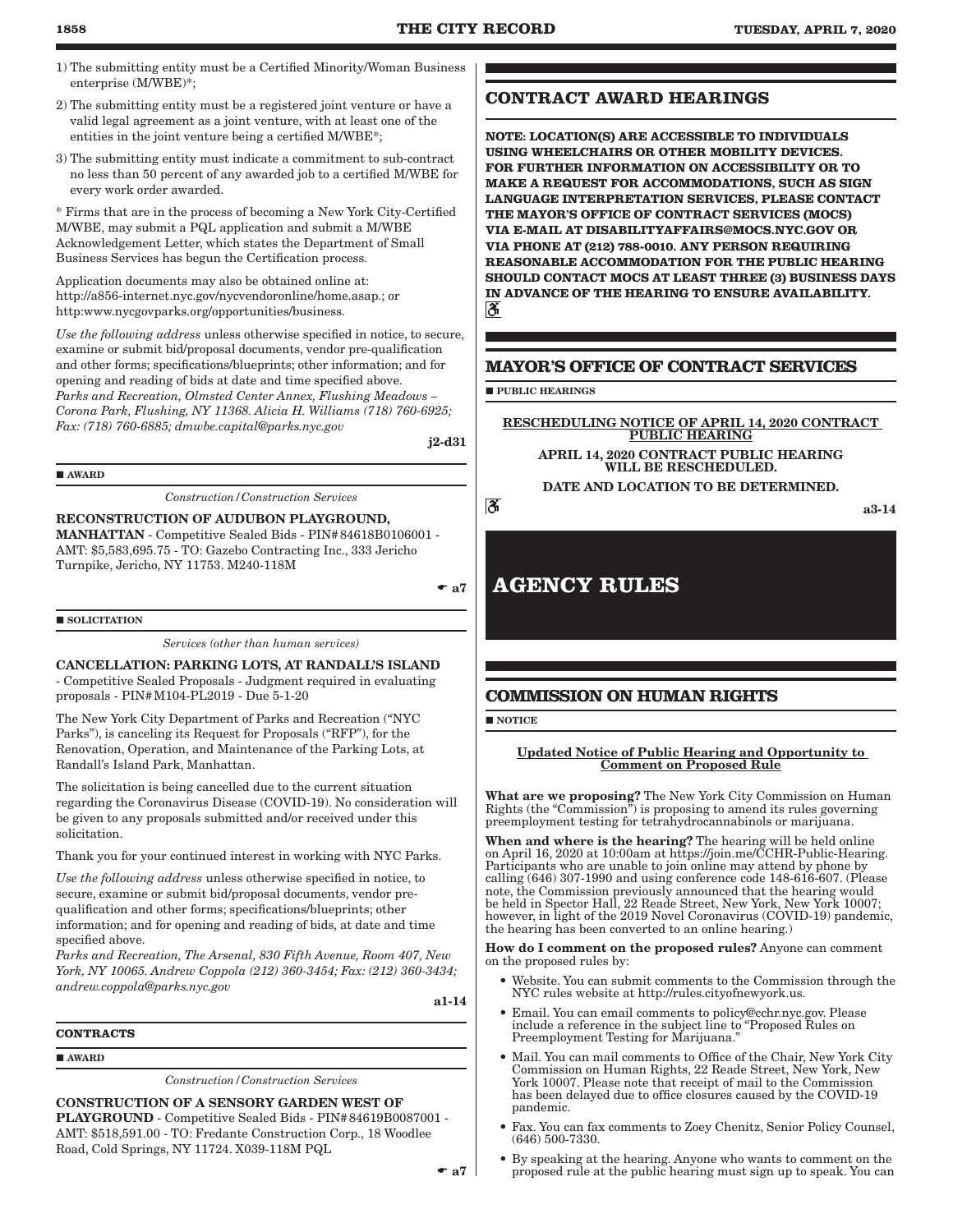sign up before the hearing by emailing policy@cchr.nyc.gov. You can also sign up during the online hearing on April 16, 2020. You can speak for up to three minutes.

Is there a deadline to submit comments? You must submit written comments by April 16, 2020.

What if I need assistance to participate in the hearing? You must tell the Commission if you need a reasonable accommodation for a disability at the hearing. You must tell us if you need a sign language interpreter. You can tell us by mail or email at the address given above. You may also tell us by telephone at (212) 416-0261. Advance notice is requested to allow sufficient time to arrange the accommodation. Please tell us by April 13, 2020.

Can I review the comments made on the proposed rules? You can review the comments made online on the proposed rules by going to the website at http://rules.cityofnewyork.us/. A few days after the hearing, copies of all comments submitted online, copies of all written comments, and a summary of the online hearing will be available to the public on the Commission's website.

What authorizes the Commission to make this rule? Sections 905 and 1043 of the New York City Charter and section 8-107 of the Administrative Code of the City of New York authorize the Commission to make this proposed rule. This proposed rule was not included in the Commission's regulatory agenda for this Fiscal Year because it was not contemplated when the Commission published the agenda.

Where can I find the Commission's rules? The Commission's rules are in title 47 of the Rules of the City of New York.

What laws govern the rulemaking process? The Commission must meet the requirements of Section 1043 of the City Charter when creating or changing rules. This notice is made according to the requirements of Section 1043 of the City Charter.

#### Statement of Basis and Purpose of Proposed Rule

The New York City Commission on Human Rights (the "Commission") is proposing to amend its rules to clarify exceptions to the general prohibition on preemployment testing for tetrahydrocannabinols or marijuana.

These proposed rules would amend title 47 of the Rules of the City of New York to explain covered entities' obligations under the City Human Rights Law.

The Commission's authority for these rules is found in sections 905(e) (9) and 1043 of the New York City Charter and section 8-107(31) of the Administrative Code.

New material is underlined.

[Deleted material is in brackets.]

"Shall" and "must" denotes mandatory requirements and may be used accordingly, unless otherwise specified or unless the context clearly indicates otherwise.

Chapter 2 of title 47 of the Official Compilation of the Rules of the City of New York is amended by adding a new section 2-07 to read as follows:

#### § 2-07 Exceptions to the General Prohibition on Preemployment Testing for Tetrahydrocannabinols or **Marijuana**

- (a) Exceptions Based on Significant Impact to Health or Safety: A position is deemed to significantly impact the health or safety of employees or members of the public and to be exempt from the prohibition on preemployment testing for tetrahydrocannabinols or marijuana under section 8-107(31) of the Administrative Code if:
	- (1) The position requires that an employee regularly, or within one week of beginning employment, work on an active construction site;
	- (2) The position requires that an employee regularly operate heavy machinery;
	- (3) The position requires that an employee regularly work on power or gas utility lines;
- (4) The position requires that an employee operate a motor vehicle on an approximately daily basis; or
- (5) Impairment would interfere with the employee's ability to take adequate care in the carrying out of his or her job duties and would pose an immediate risk of death or serious physical harm to the employee or to other people.
- (b) For purposes of this section, a "significant impact on health and safety" does not include concerns that a positive test for tetrahydrocannabinols or marijuana indicates a lack of trustworthiness or lack of moral character.

#### NEW YORK CITY LAW DEPARTMENT DIVISION OF LEGAL COUNSEL 100 CHURCH STREET NEW YORK, NY 10007 212-356-4028

#### CERTIFICATION PURSUANT TO CHARTER §1043(d)

RULE TITLE: Exceptions to Prohibition of Preemployment Testing for Marijuana

REFERENCE NUMBER: 2019 RG 012

RULEMAKING AGENCY: City Commission on Human Rights

I certify that this office has reviewed the above-referenced proposed rule as required by section 1043(d) of the New York City Charter, and that the above-referenced proposed rule:

- is drafted so as to accomplish the purpose of the authorizing provisions of law;
- (ii) is not in conflict with other applicable rules;
- (iii) to the extent practicable and appropriate, is narrowly drawn to achieve its stated purpose; and
- (iv) to the extent practicable and appropriate, contains a statement of basis and purpose that provides a clear explanation of the rule and the requirements imposed by the rule.

/s/ STEVEN GOULDEN Date: March 10, 2020 Acting Corporation Counsel

#### NEW YORK CITY MAYOR'S OFFICE OF OPERATIONS 253 BROADWAY, 10th FLOOR NEW YORK, NY 10007 212-788-1400

#### CERTIFICATION/ANALYSIS PURSUANT TO CHARTER SECTION 1043(d)

RULE TITLE: Exceptions to the General Prohibition on Preemployment Testing for Tetrahydrocannabinols or Marijuana

#### REFERENCE NUMBER: CCHR-9 RULEMAKING AGENCY: The New York City Commission on Human Rights

I certify that this office has analyzed the proposed rule referenced above as required by Section 1043(d) of the New York City Charter, and that the proposed rule referenced above:

- (i) Is understandable and written in plain language for the discrete regulated community or communities;
- (ii) Minimizes compliance costs for the discrete regulated community or communities consistent with achieving the stated purpose of the rule; and
- (iii) Does not provide a cure period because it does not establish a violation, modification of a violation, or modification of the penalties associated with a violation.

 */s/ Alexandra Gjoni March 10, 2020* Mayor's Office of Operations Date